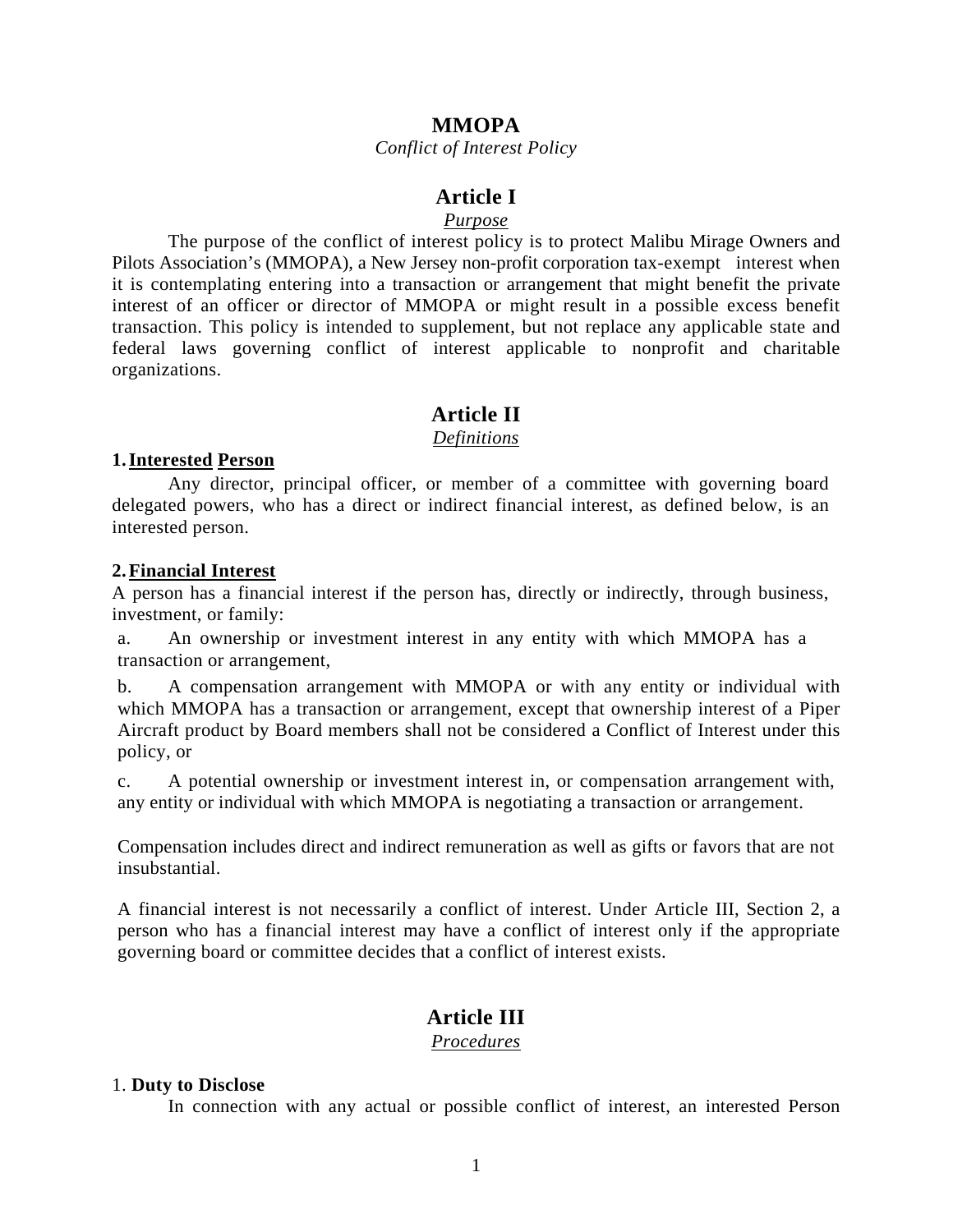must disclose the existence of the financial interest and be given the opportunity to disclose all material facts to the directors and members of committees with governing board delegated powers considering the proposed transaction or arrangement.

## **2.Determining Whether a Conflict of Interest Exists**

 After disclosure of the financial interest and all material facts, and after any discussion with the interested person, he/she shall leave the governing board or committee meeting while the determination of a conflict of interest is discussed and voted upon. The remaining board or committee members shall decide if a conflict of interest exists.

#### **3.Procedures for Addressing the Conflict of Interest**

a. An interested person may make a presentation at the governing board or committee meeting, but after the presentation, he/she shall leave the meeting during the discussion of, and the vote on, the transaction or arrangement involving the possible conflict of interest.

b. The chairperson of the governing board or committee shall, if appropriate, appoint a disinterested person or committee to investigate alternatives to the proposed transaction or arrangement.

c. After exercising due diligence, the governing board or committee shall determine whether MMOPA can obtain with reasonable efforts a more advantageous transaction or arrangement from a person or entity that would not give rise to a conflict of interest.

d. If a more advantageous transaction or arrangement is not reasonably possible under circumstances not producing a conflict of interest, the governing board or committee shall determine by a majority vote of the disinterested directors whether the transaction or arrangement is in MMOPA's best interest, for its own benefit, and whether it is fair and reasonable. In conformity with the above determination it shall make its decision as to whether to enter into the transaction or arrangement.

## **4.Violations of the Conflict of Interest Policy**

a. If the governing board or committee has reasonable cause to believe a member has failed to disclose actual or possible conflicts of interest, it shall inform the member of the basis for such belief and afford the member an opportunity to explain the alleged failure to disclose.

b. If, after hearing the member's response and after making further investigation as warranted by the circumstances, the governing board or committee determines the member has failed to disclose an actual or possible conflict of interest, it shall take appropriate disciplinary and corrective action.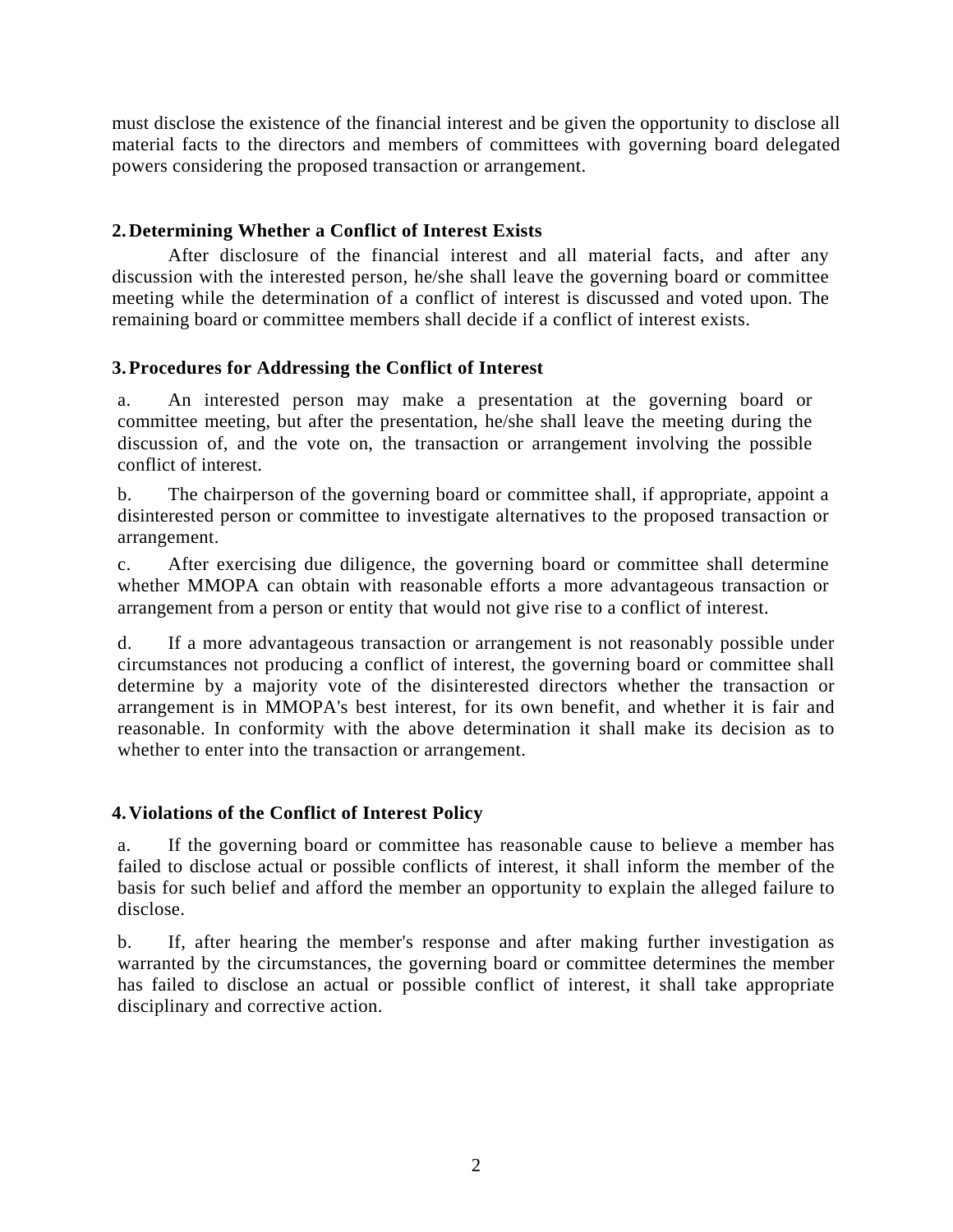# **Article IV**

#### *Records of Proceedings*

The minutes of the governing board and all committees with board delegated powers shall contain:

a. The names of the persons who disclosed or otherwise were found to have a financial interest in connection with an actual or possible conflict of interest, the nature of the financial interest, any action taken to determine whether a conflict of interest was present, and the governing board's or committee's decision as to whether a conflict of interest in fact existed.

b. The names of the persons who were present for discussions and votes relating to the transaction or arrangement, the content of the discussion, including any alternatives to the proposed transaction or arrangement, and a record of any votes taken in connection with the proceedings.

# **Article V**

## *Compensation*

a. A voting member of the governing board who receives compensation, direct or indirectly, from MMOPA for services is precluded from voting on matters pertaining to that member compensation, except indirect compensation does not include expense reimbursement.

b. A voting member of any committee whose jurisdiction includes compensation matters and who receives compensation, directly or indirectly, from MMOPA for services is precluded from voting on matters pertaining to that member's compensation.

c. No voting member of the governing board or any committee whose jurisdiction includes compensation matters and who receives compensation, directly or indirectly, from MMOPA, either individually or collectively, is prohibited from providing information to any committee regarding compensation.

# **Article VI**

## *Annual Statements*

Each director, principal officer and member of a committee with governing board delegated powers shall annually sign a statement which affirms such person:

- a. Has received a copy of the conflicts of interest policy,
- b. Has read and understands the policy,
- c. Has agreed to comply with the policy, and

d. Understands MMOPA is a non-profit tax exempt entity and in order to maintain its federal tax exemption it must engage primarily in activities which accomplish one or more of its tax-exempt purposes.